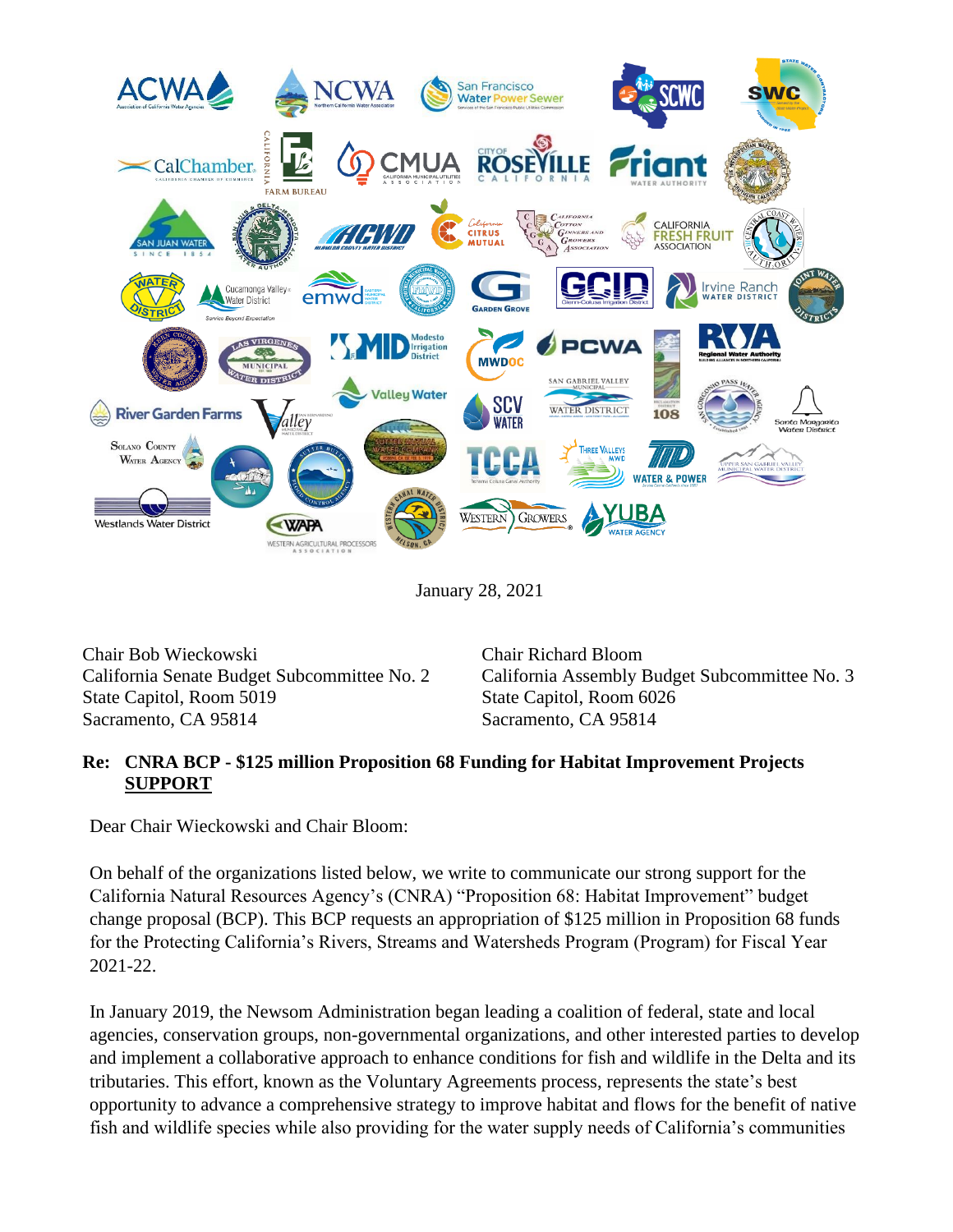and economy. The Voluntary Agreements provide a unique benefit by integrating proposed flow and habitat improvements, which will be supported by a transparent science and adaptive management program.

The augmented flow and habitat restoration actions included in the Voluntary Agreements would be funded through a combination of state, local, and federal funding. The appropriation of the remaining \$125 million of the \$200 million total authorized under Public Resources Code 80114, as proposed by the BCP, is critical to ensuring that the early implementation actions proposed by the Voluntary Agreements can be funded. In Fiscal Year 2019-20, \$70 million of this funding was appropriated by the Legislature for these purposes, with \$50 million awarded by CNRA to date for 15 "no regrets" habitat improvement projects across the greater Delta watershed. These broadly-supported projects include efforts that engage local agencies and non-governmental organizations as project proponents that contribute key expertise, staff, and equipment, as well as effectively leverage additional federal and local funding sources. Appropriating the remaining funding will allow the state and project proponents to complete additional habitat improvement projects; as detailed in the BCP:

*This request is needed to fund additional projects through the Program, which aims to restore natural aquatic or riparian functions or wetlands habitat for birds and aquatic species, protect or promote the restoration of endangered or threatened species, enhance the reliability of water supplies on a regional or interregional basis, and provide significant regional or statewide economic benefits. State agencies continue to work to advance the Voluntary Agreements (VAs) with water users to improve the health of the Sacramento River, San Joaquin River and Sacramento-San Joaquin Bay Delta. These agreements hold promise to achieve important, durable environmental improvements of these river systems that can be implemented expeditiously. Projects funded through this appropriation advance habitat restoration that will provide critical environmental benefits to these river systems regardless of whether VAs are achieved. Allocation of this funding is consistent with the intent of the voters in enacting Prop 68.* 

The Voluntary Agreements can replace the conflicts that have defined the last three decades of Delta water management with a collaborative, adaptive, and science-based approach that will move the state substantially closer to the coequal goals of protecting, restoring, and enhancing the ecosystem of the Delta and its tributaries and providing a more reliable water supply for California. We support CNRA's stated commitment to "making the Program's application process rigorous and transparent to the public." In fact, the Voluntary Agreements include a collaborative governance structure that could be utilized in the project selection process as soon as this year to ensure that the funds are spent wisely and quickly. In the coming weeks, water supplier participants in the Voluntary Agreement process look forward to presenting a detailed Voluntary Agreement plan that is responsive to the Newsom Administration's February 2020 Voluntary Agreement "Framework" proposal. Approving this BCP will provide the Newsom Administration with a key asset to deploy as we continue our collective effort to finalize and begin full implementation of Voluntary Agreements.

It is for these reasons that we support CNRA's "Proposition 68: Habitat Improvement" BCP and respectfully request your support when this item is taken up in your respective subcommittees. Please contact any of the signatories below with any questions.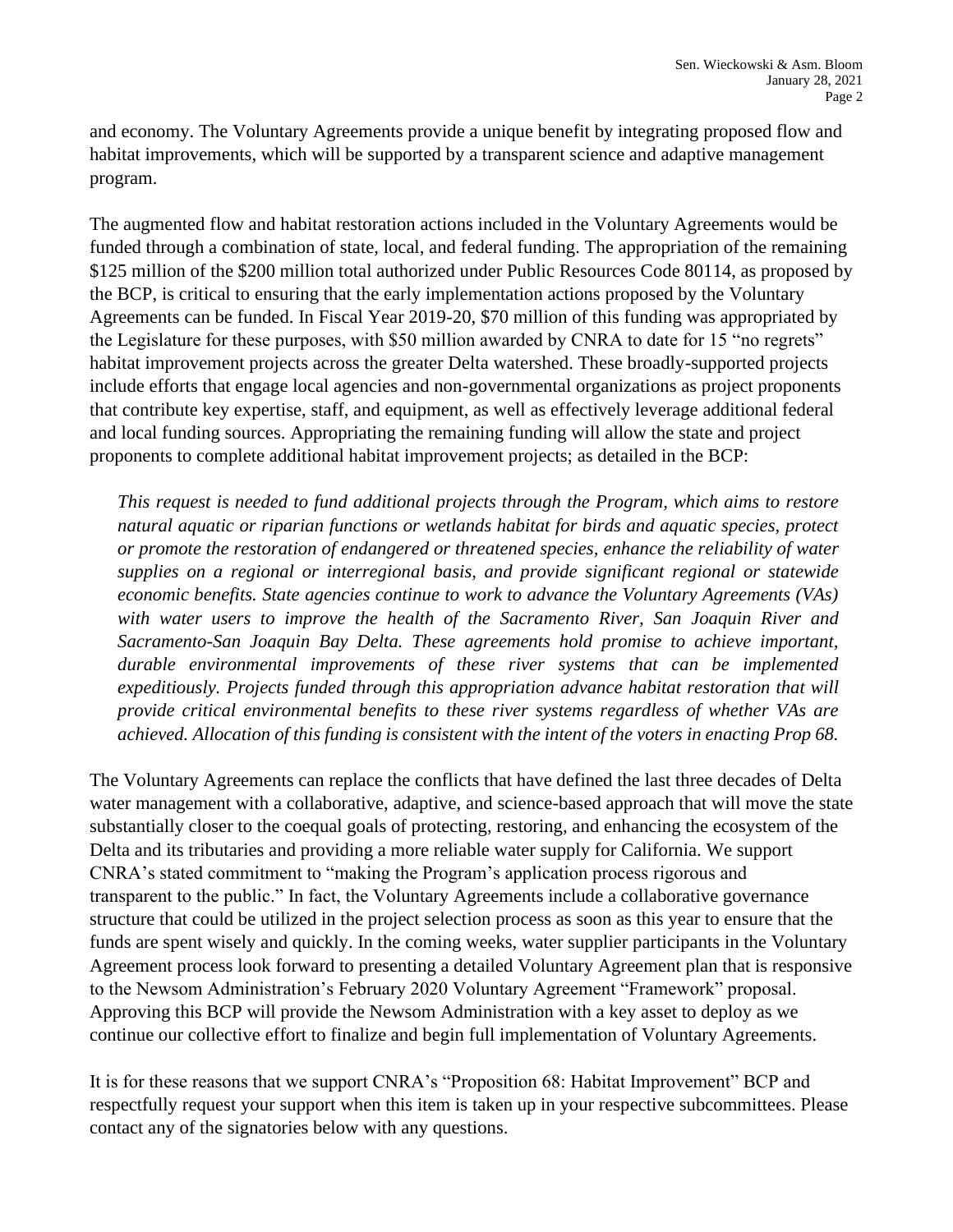Sincerely,

**Alameda County Water District** Robert Shaver

**Association of California Water Agencies** Dave Eggerton

**California Chamber of Commerce** Valerie Nera

**California Citrus Mutual** Casey Creamer

**California Cotton Ginners and Growers Association** Priscilla Rodriguez

**California Farm Bureau Federation** Danny Merkley

**California Fresh Fruit Association** Ian LeMay

**California Municipal Utilities Association** Danielle Blacet-Hyden

**Central Coast Water Authority** Ray Stokes

**City of Garden Grove** Samuel K. Kim

**City of Roseville** Mayor Krista Bernasconi

**Coachella Valley Water District** Jim Barrett

**Cucamonga Valley Water District** John Bosler

**Eastern Municipal Water District** Paul D. Jones

**Foothill Municipal Water District** Nina Jazmadarian

**Friant Water Authority** Jason Phillips

**Glenn-Colusa Irrigation District** Thad Bettner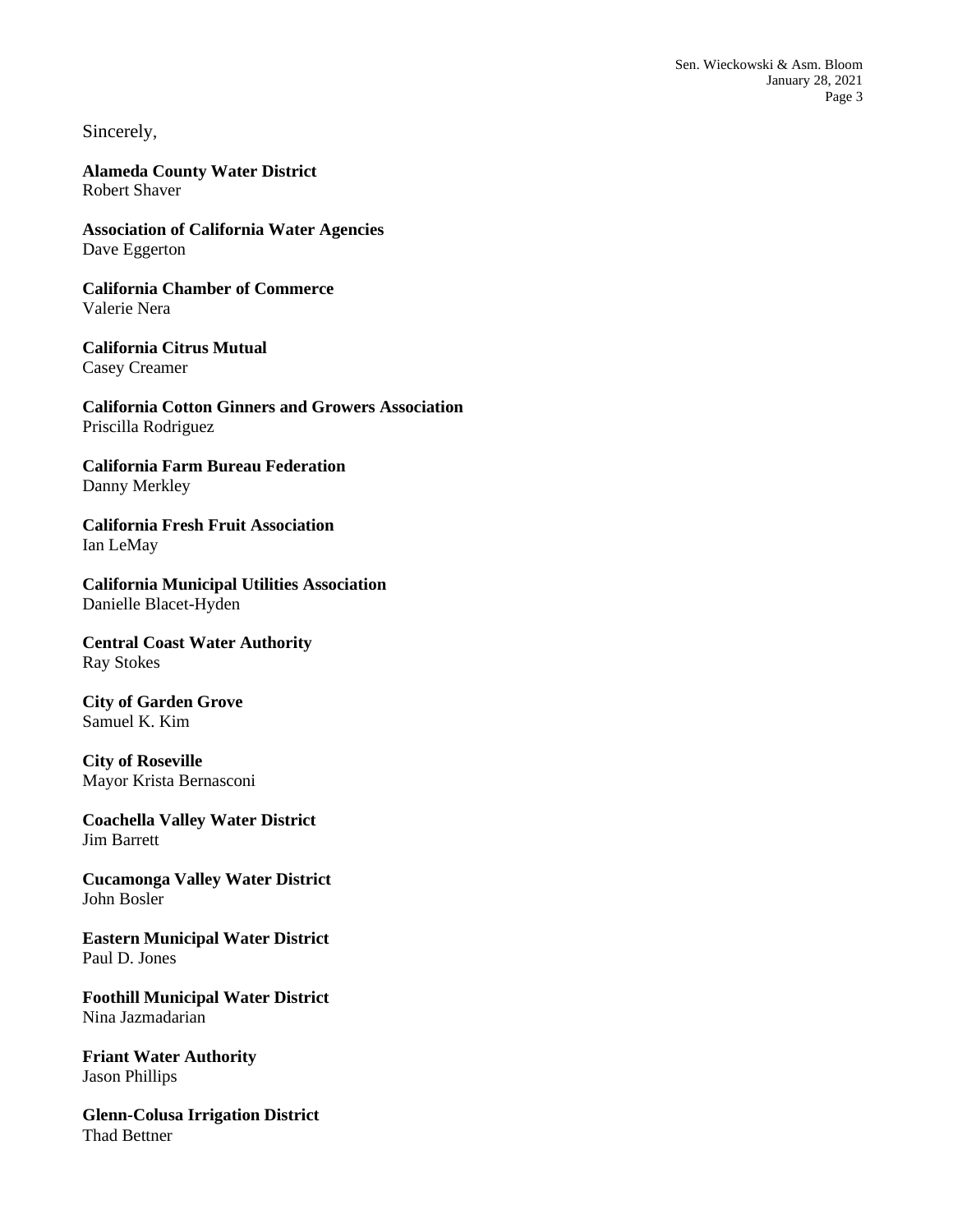**Irvine Ranch Water District** Paul Cook

**Joint Water Districts** Donnie Stinnett

**Kern County Water Agency** Thomas McCarthy

**Las Virgenes Municipal Water District** David Pedersen

**Metropolitan Water District of Southern California** Jeff Kightlinger

**Modesto Irrigation District** John Davids

**Municipal Water District of Orange County** Robert Hunter

**Northern CA Water Association** David Guy

**Placer County Water Agency** Andy Fecko

**Reclamation District 108** Lewis Bair

**Regional Water Authority** Jim Peifer

**River Garden Farms** Roger Cornwell

**San Bernardino Valley Municipal Water District** Heather Dyer

**San Francisco Public Utilities Commission** Michael Carlin

**San Gabriel Valley Municipal Water District** Darin Kasamoto

**San Gorgonio Pass Water Agency** Lance Eckhart

**San Juan Water District** Paul Helliker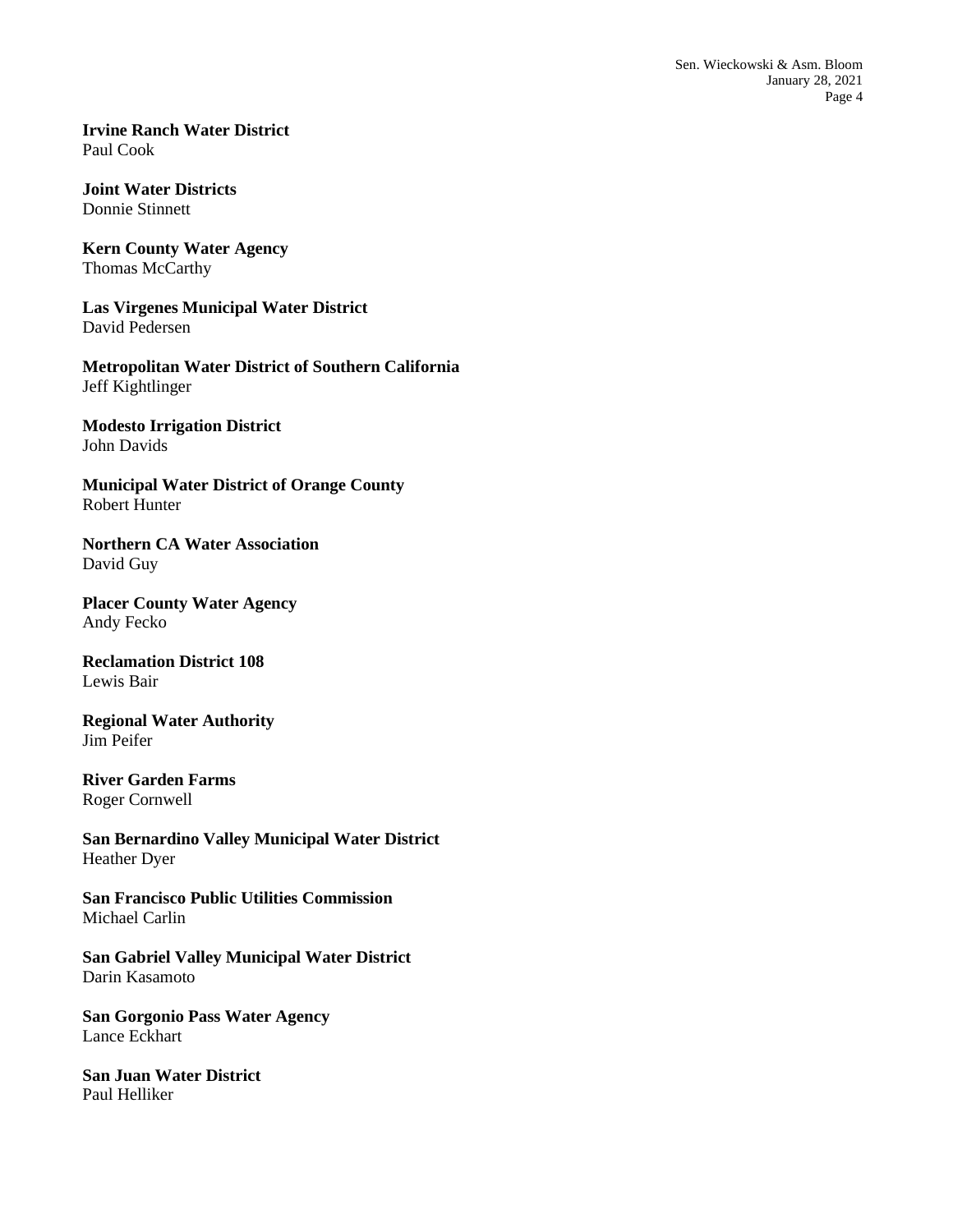**San Luis & Delta-Mendota Water Authority** Federico Barajas

**Santa Clara Valley Water District** Rick Callender

**Santa Clarita Valley Water Agency** Matt Stone

**Santa Margarita Water District** Dan Ferons

**Solano County Water Agency** Roland Sanford

**South Coast Water District** Rick Shintaku

**Southern California Water Coalition** Charley Wilson

**State Water Contractors** Jennifer Pierre

**Sutter Butte Flood Control Agency** Michael Bessette

**Sutter Mutual Water District** Brad Mattson

**Tehama Colusa Canal Authority** Jeff Sutton

**Three Valleys Municipal Water District** Matthew Litchfield

**Turlock Irrigation District** Michelle Reimers

**Upper San Gabriel Valley Municipal Water District** Tom Love

**Western Agricultural Processors Association** Priscilla Rodriguez

**Western Canal Water District** Ted Trimble

**Western Growers** Dave Puglia